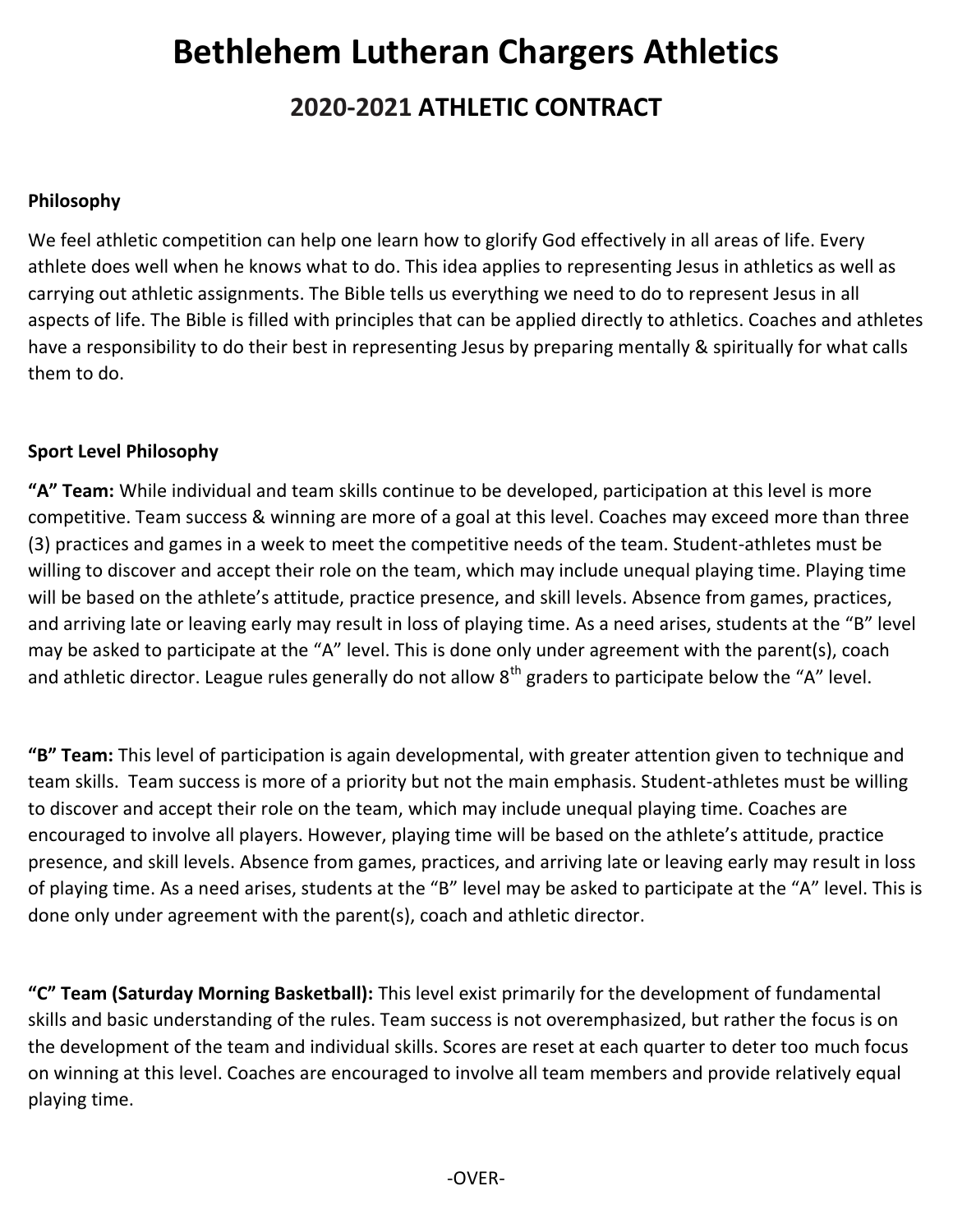# **Objectives of Participation**

To Glorify God with our talents & express thankfulness for our God-given gifts.

To practice Christian love among students, parents and coaches.

To provide Christian discipline when a problem arises.

To develop character traits such as responsibility, leadership, sportsmanship, teamwork and self-control.

To stimulate school spirit and pride without compromising respect towards others.

To prepare our students for advanced levels of athletic participation by developing fundamental skills and knowledge of the rules.

#### **Volunteer Requirements**

Each Family must sign up for the required slots per the volunteer policy or pay required participation fee before any student-athlete can compete in a game for that season.

## **Team and Individual Discipline**

Each coach will have discipline rules for minor infractions, such as inattention to direction, horseplay, tardiness to practices, etc.

#### **Athletic Contest**

#### **Spectator Decorum**

Athletic contest are full of emotions, excitement, and competition. We are here to support, encourage, and praise the athletes. We ask that everyone set a positive example by controlling their emotions in dealing with the referees, players, fans, etc. Players, coaches and referees will all make mistakes because we live in an imperfect world. Expressing negative or complaining comments only detracts from allowing the children to enjoy their experiences. Please focus on giving positive vocal support to players, referees, coaches, and other fans. We ask that everyone relate respectfully our Christian love with one another regardless of the outcome of an athletic contest.

# *PLEASE NOTE: the following websites:*

*http://www.bethlehemsaginaw.org/school/athletics*

*On Facebook:*

*https://www.facebook.com/BLChargers/*

*For any other questions and concerns, please review the full Athletic Handbook on Bethlehem's website under the "Athletics" tab.*